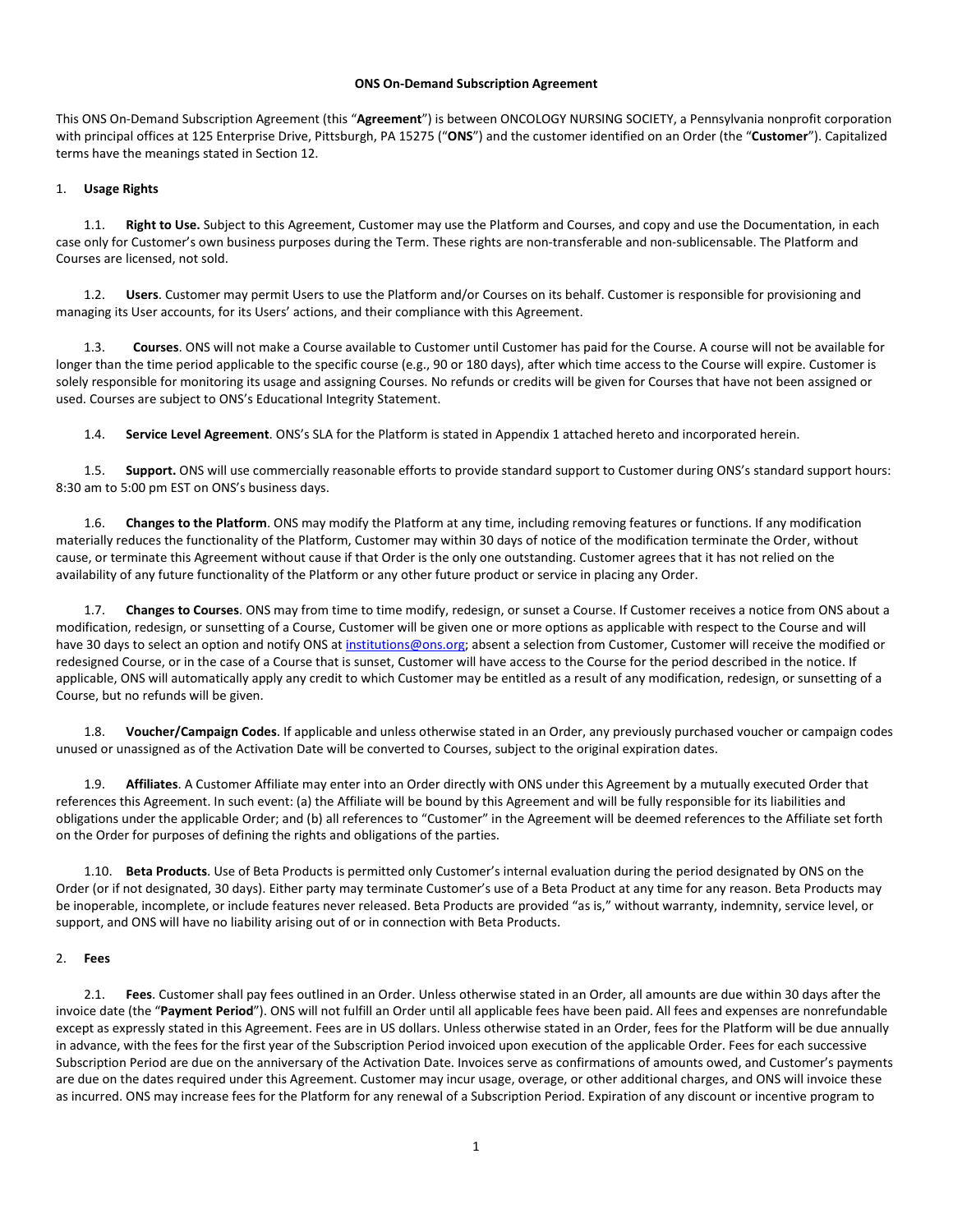which Customer was previously entitled do not constitute increases. Fees for Courses are made available at ONS's then-current rates published on the Website and are subject to adjustment at any time, with or without notice.

2.2. **Taxes**. Customer is responsible for any applicable sales, use, GST, value-added, withholding or similar taxes or levies, whether domestic or foreign, and interest and penalties thereon, other than ONS's income tax. Fees and expenses are exclusive of taxes. ONS will invoice Customer for sales tax when required to do so and Customer will pay the tax unless Customer provides ONS with a valid tax exemption certificate.

2.3. **Disputed Billing.** If Customer wishes to dispute an invoice, Customer shall notify ONS within the Payment Period and the parties will seek to resolve the dispute over a 15-day discussion period. Customer is not required to pay any amounts during the discussion period if Customer has disputed the amount in good faith and is cooperating diligently to resolve the dispute, but Customer will timely pay all undisputed amounts. After the discussion period, either party may pursue any available remedies.

2.4. **Late Payments**. Unpaid amounts are subject to a finance charge of 1.5% per month on any outstanding balance or the maximum permitted by law, whichever is lower, and costs of collection.

2.5. **Billing Information**. If Customer provides ONS with credit card information for payment, Customer acknowledges that an invoice may not be sent and Customer authorizes ONS to charge the credit card the fees stated in the Order (including any renewals). If Customer requires the use of a purchase order or purchase order number, Customer: (a) must provide the purchase order number at the time of purchase; and (b) agrees that any terms and conditions on a Customer purchase order will not apply to this Agreement and are void. Customer is responsible for providing complete and accurate billing and contact information to ONS and notifying ONS of any changes to such information.

## <span id="page-1-1"></span>3. **Term; Termination**

3.1. **Term**. The term of this Agreement (the "**Term**") begins on the Effective Date, and unless terminated as provided herein, continues until the end of the Subscription Period.

3.2. **Subscription Period.** Unless otherwise stated in an Order, the Subscription Period begins on the Activation Date, and unless terminated as provided herein, continues until the one-year anniversary of the Activation Date, at which time the Subscription Period will automatically renew for successive one-year terms unless either party notifies the other of non-renewal at least 30 days prior to the expiration of the then-current Subscription Period. Customer may add additional subscriptions during the Subscription Period, prorated for the remainder of the then-current Subscription Period. Customer may reduce subscriptions for convenience by providing 30 days' prior written notice to ONS, but no refunds or credits will be given.

3.3. **Termination.** Either party may terminate this Agreement (including any Subscription Period) if: (a) the other party has materially breached and fails to cure the breach within 30 days following written notice by the aggrieved party; or (b) the other party ceases its business operations or becomes subject to insolvency proceedings. If Customer has no active subscriptions, ONS may terminate this Agreement.

<span id="page-1-0"></span>3.4. **Suspension**. ONS may suspend access to the Platform or a Course due to a Suspension Event, but where practical will give Customer prior notice so that Customer may seek to resolve the issue and avoid suspension. ONS is not required to give prior notice in exigent circumstances or for a suspension made to avoid material harm or violation of law. Once the Suspension Event is resolved, ONS will promptly restore access in accordance with this Agreement. "**Suspension Event**" means: (a) Customer's account is 30 days or more overdue; (b) Customer is in breach of Section [5](#page-2-0) (Usage Rules); or (c) Customer's use of the Platform or a Course risks material harm to the Platform, a Course, or others.

3.5. **Effect of Termination**. Upon termination of this Agreement: (a) the Subscription Period will terminate; (b) Customer shall pay in full within 30 days all amounts owed to ONS; (c) Customer's rights to use the Platform and Courses will cease, and Customer shall discontinue use of the Platform and Courses; (d) Customer will not be able to assign any unassigned Courses, but provided that Customer has not breached this Agreement, Users to whom Courses have already been assigned may continue to use the Courses, subject to this Agreement; and (e) upon ONS's request within 45 days certify to ONS in writing Customer's compliance with this Sectio[n 3.4.](#page-1-0) Provisions of this Agreement that by their nature survive termination will so survive, including but not limited to Sectio[n 2](#page-0-0) (Fees), Sectio[n 3](#page-1-1) (Term; Termination), Sectio[n 5](#page-2-0) (Usage Rules), Sectio[n 6](#page-3-0) (Intellectual Property), Section [7](#page-3-1) (Confidentiality), Sectio[n 8](#page-3-2) (Warranties; Disclaimer), Sectio[n 9](#page-4-0) (Limitations of Liability), Section [10](#page-4-1) (Indemnification), Sectio[n 11](#page-5-0) (General), and Section [12](#page-6-0) (Definitions).

3.6. **Data Export; Deletion**. Upon Customer's request made within 30 days after the effective date of termination and contingent upon payment of all amounts due under this Agreement, ONS will make standard reports available to Customer for export or download. After those 30 days, ONS will have no obligation to maintain or provide Customer Data and will delete or destroy all copies of Customer Data in ONS's systems or otherwise in ONS's possession or control. Nonetheless, ONS may retain Customer Data or Confidential Information with its standard backup or record retention policies, as required by law, or as necessary to maintain an ONS Account, subject to Sectio[n 4.3](#page-2-1) (Security and Privacy) and Section [7](#page-3-1) (Confidentiality).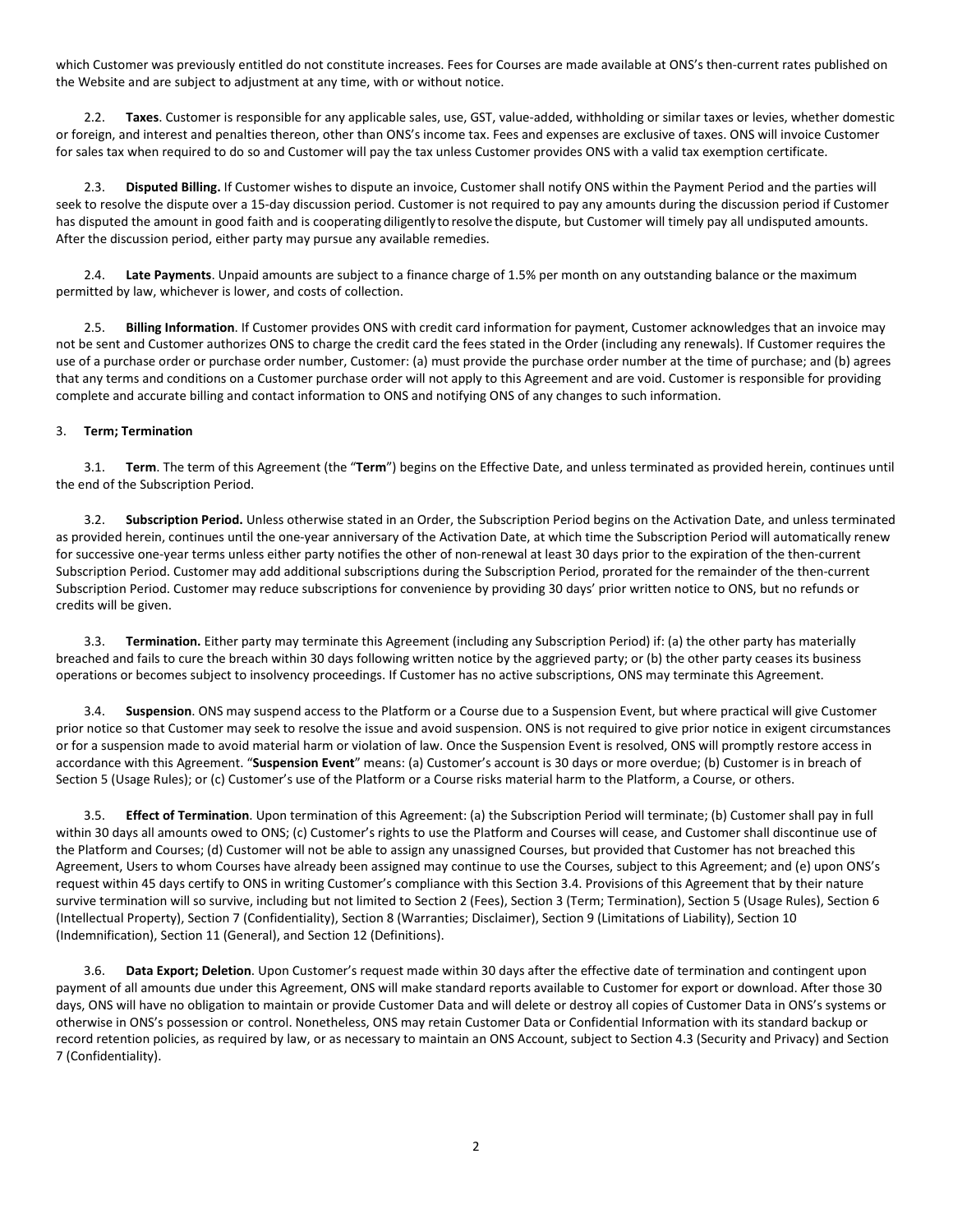### 4. **Customer Data**

4.1. **Customer Data**. Customer has sole responsibility for the accuracy, integrity, legality, reliability, and appropriateness of Customer Data. Customer has secured and will maintain all rights, permissions, and consents and comply with any laws necessary to allow the operation of the Platform and Courses and to permit ONS to process, store, and transfer Customer Data.

4.2. **Use of Customer Data**. ONS shall not: (a) access or use Customer Data other than as necessary to provide or maintain the Platform, Courses, or an ONS Account; or (b) give Customer Data access to any third party, except with respect to an ONS Account or ONS's subcontractors that have a need for such access to facilitate the Platform and Courses and are subject to a reasonable written agreement governing the use and security of Customer Data.

<span id="page-2-1"></span>4.3. **Security and Privacy**. ONS will implement and maintain an industry-standard information security program with administrative, physical, and technical safeguards designed to protect the integrity of Customer Data. If Customer is not located in the United States, Customer agrees that ONS and its service providers may transfer, store, and process Customer Data in locations other than Customer's country.

<span id="page-2-2"></span>Risk of Exposure. Customer recognizes and agrees that hosting data online involves risks of unauthorized disclosure or exposure and Customer assumes such risks. ONS offers no representation, warranty, or guarantee that Customer Data will not be exposed or disclosed through errors or the actions of third parties.

4.5. **Privacy Policy**. Customer acknowledges ONS's privacy policy at the Website and Customer recognizes and agrees that nothing in this Agreement restricts ONS's rights to alter such privacy policy or with respect to ONS Accounts.

4.6. **Usage Data.** ONS may collect and use Usage Data to operate, improve, and support its products or services and for any lawful business purposes, including benchmarking and reports, but ONS will not disclose Usage Data externally unless it is: (a) deidentified and does not identify Customer; and (b) it is aggregate with data across other customers.

4.7. **Erasure**. ONS may permanently erase Customer Data if Customer's account is delinquent, suspended, or terminated for 30 days or more, without limiting ONS's other rights or remedies.

4.8. **Required Disclosure**. ONS may disclose Customer Data as required by applicable law or by proper legal or governmental authority. If permitted by law, ONS will give Customer prompt notice of any such legal or governmental demand and reasonably cooperate with Customer in any effort to seek a protective order or otherwise to contest such required disclosure, at Customer's expense.

4.9. **Excluded Data**. Customer warrants that (a) it has not and will not transmit Excluded Data, or permit transmission of Excluded Data, to ONS or its computers or other media and; (b) to the best of its knowledge, Customer Data does not and will not include Excluded Data. Customer shall inform ONS of any Excluded Data within Customer Data promptly after discovery (without limiting ONS's rights or remedies). Customer recognizes and agrees that: (x) the provisions of this Agreement related to Customer Data do not apply to Excluded Data; (y) ONS has no liability for any failure to protect Excluded Data or comply with laws and regulations relating thereto; and (z) ONS's systems are not intended for management or protection of Excluded Data and may not provide adequate or legally required security for Excluded Data. ONS is not responsible or liable for any data exposure or disclosure or related loss to the extent that it involves Excluded Data.

# <span id="page-2-0"></span>5. **Usage Rules**

5.1. **Customer's Responsibilities**. Customer is responsible for: (a) the use of the Platform and Courses by Customer and its Users, including but not limited to unauthorized User conduct and any User conduct that would violate this Agreement applicable to Customer; (b) any use of the Platform and Courses through Customer's account, whether authorized or unauthorized; and (c) complying with all applicable laws and regulations.

5.2. **Unauthorized Access**. Customer shall take reasonable steps to monitor and prevent unauthorized use of the Platform and Courses, including without limitation by protecting credentials, passwords, and other log-in information. Customer shall notify ONS immediately of any known or suspected unauthorized use or breach of its security and shall use best efforts to stop said breach.

5.3. **Cooperation**. Customer shall cooperate with and assist ONS as reasonably requested to enable ONS to exercise ONS's rights and perform its obligations in connection with this Agreement.

Restrictions. Customer will not and will not permit anyone else to: (a) sell, sublicense, distribute or rent the Platform or a Course (in whole or part), grant non-Users access to the Platform or a Course or use the Platform or a Course to provide a hosted or managed service to others, or share Platform subscriptions, Courses, or use the Platform or Courses in circumvention of any quantity or other limits stated in an Order; (b) reverse engineer, decompile or seek to access the source code of the Platform or a Course, except to the extent these restrictions are prohibited by applicable law and then only upon advance notice to ONS; (c) copy, modify, create derivative works of or remove proprietary notices from the Platform or a Course; (d) conduct security or vulnerability tests of the Platform or a Course, interfere with its operation or circumvent its access restrictions; (e) use the Platform or a Course to develop a competitive product or service; and (f) use the Platform or Courses in order to (1) send spam or otherwise duplicative or unsolicited messages in violation of applicable laws; (2) send or store infringing, obscene, threatening,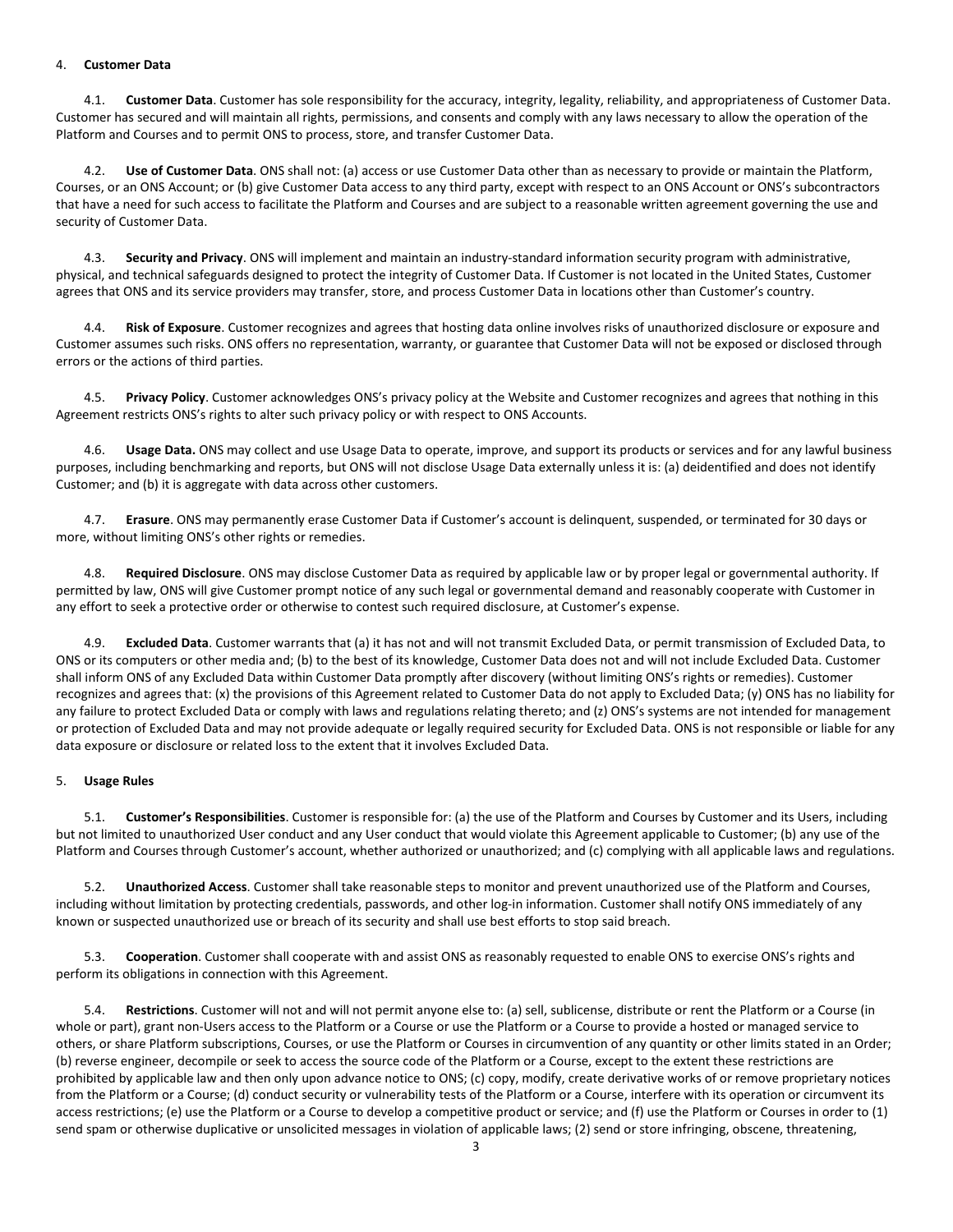libelous, or otherwise unlawful, unsafe, malicious, abusive or tortious material, including material harmful to children or violative of third-party privacy rights; or (3) send or store material containing viruses, security vulnerabilities, worms, Trojan horses or other harmful or malicious computer code, files, scripts, agents or programs.

5.5. **Third-Party Products**. Customer may choose to enable integrations or exchange Customer Data with Third-Party Products. In such cases: (a) Customer's use of a Third-Party Product is governed by its agreement with the relevant provider, not this Agreement, and Customer shall comply with the terms and conditions of that agreement; (b) ONS is not responsible for Third-Party Products or how their providers use Customer Data; (c) ONS does not warrant interoperability with any Third-Party Product; and (d) if the provider of a Third-Party Product ceases to make the Third-Party Product reasonably available for interoperation, ONSmay cease providing the Platform or Course featureswithout entitling Customerto any refund, credit, or other compensation as a result of the loss or degradation of interoperability.

## <span id="page-3-0"></span>6. **Intellectual Property**

6.1. **Reserved Rights**. Except for Customer's express rights in this Agreement, as between the parties, ONS and its licensors retain all intellectual property and other rights in the Platform, Courses, and Documentation. Other trademarks or logos used in the Platform or Courses are the trademarks or logos of their respective owners, which ONS uses with permission of the owner for identification purposes only.

6.2. **Feedback**. If Customer gives ONS feedback regarding improvement or operation of the Platform or Courses, ONS may use the feedback without restriction or obligation. All feedback is provided "as is" and ONS will not publicly identify Customer as the source of feedback without Customer's permission.

6.3. **Customer Marketing**. Unless otherwise stated in an Order, Customer: (a) agrees to participate in a case study featuring Customer's use of the Platform or Courses; (b) will provide quotes and other materials to ONS for the case study; (c) grants ONS the right to use the provided materials and Customer's name, logo, and trademarks to identify Customer as a customer of ONS on ONS's website, in a case study, in press articles, and in other marketing materials, and (d) Customer may opt to exclude its name and logo from this use by emailing ONS at [marketing@ons.org](mailto:marketing@ons.org) with the subject matter stating," Non-use of Customer Name" and indicating which items to remove.

## <span id="page-3-1"></span>7. **Confidentiality**

7.1. **Protection of Confidential Information.** As recipient, each party will: (a) use Confidential Information only to fulfil its obligations and exercise its rights under this Agreement; (b) not disclose Confidential Information to third parties without the discloser's prior approval, except as permitted by this Agreement; and (c) subject to Section [4.4,](#page-2-2) protect Confidential Information using at least the same precautions recipient uses for its own similar information and no less than a reasonable standard of care.

7.2. **Permitted Disclosures.** The recipient may disclose Confidential Information to its employees, agents, contractors, and other representatives having a legitimate need to know (including, for ONS, subcontractors referenced in Sectio[n 11.3\)](#page-5-1), provided recipient remains responsible for their compliance with this Section [7](#page-3-1) and are bound to confidentiality obligations no less protective than this Sectio[n 7.](#page-3-1)

7.3. **Exclusions.** These confidentiality obligations do not apply to information that the recipient can document: (a) is or becomes public knowledge through no fault of the recipient; (b) it rightfully knew or possessed, without confidentiality restrictions, prior to receipt for the discloser; (c) it rightfully received from a third party without confidentiality restrictions; or (d) it independently developed without using Confidential Information.

7.4. **Remedies.** Breach of this Sectio[n 7](#page-3-1) may cause substantial harm for which monetary damages are an insufficient remedy. Upon a breach of this Section [7,](#page-3-1) the discloser is entitled to seek appropriate equitable relief, including an injunction, in addition to other remedies.

7.5. **Required Disclosure.** The recipient may disclose Confidential Information to the extent required by law. If permitted by law, the recipient will give the discloser reasonable advance notice and reasonably cooperate, at the discloser's expense, to obtain confidential treatment for the Confidential Information.

### <span id="page-3-2"></span>8. **Warranties; Disclaimers**

8.1. **Mutual Representations.** Each party represents and warrants to the other party that: (a) it is duly organized, validly existing, and in good standing as a corporation or other entity under the laws of the jurisdiction of its incorporation or other organization; and (b) it has the legal power and authority to enter into this Agreement.

<span id="page-3-3"></span>8.2. **Limited Warranty**. ONS represents and warrants that, during the Subscription Period, the Platform will perform materially as described in the Documentation.

8.3. **Warranty Remedy**. ONS will use reasonable efforts to correct a verified breach of the limited warranty in Sectio[n 8.2](#page-3-3) reported by Customer. If ONS fails to do so within 30 days after Customer's warranty report, then either party may terminate the applicable Order, in which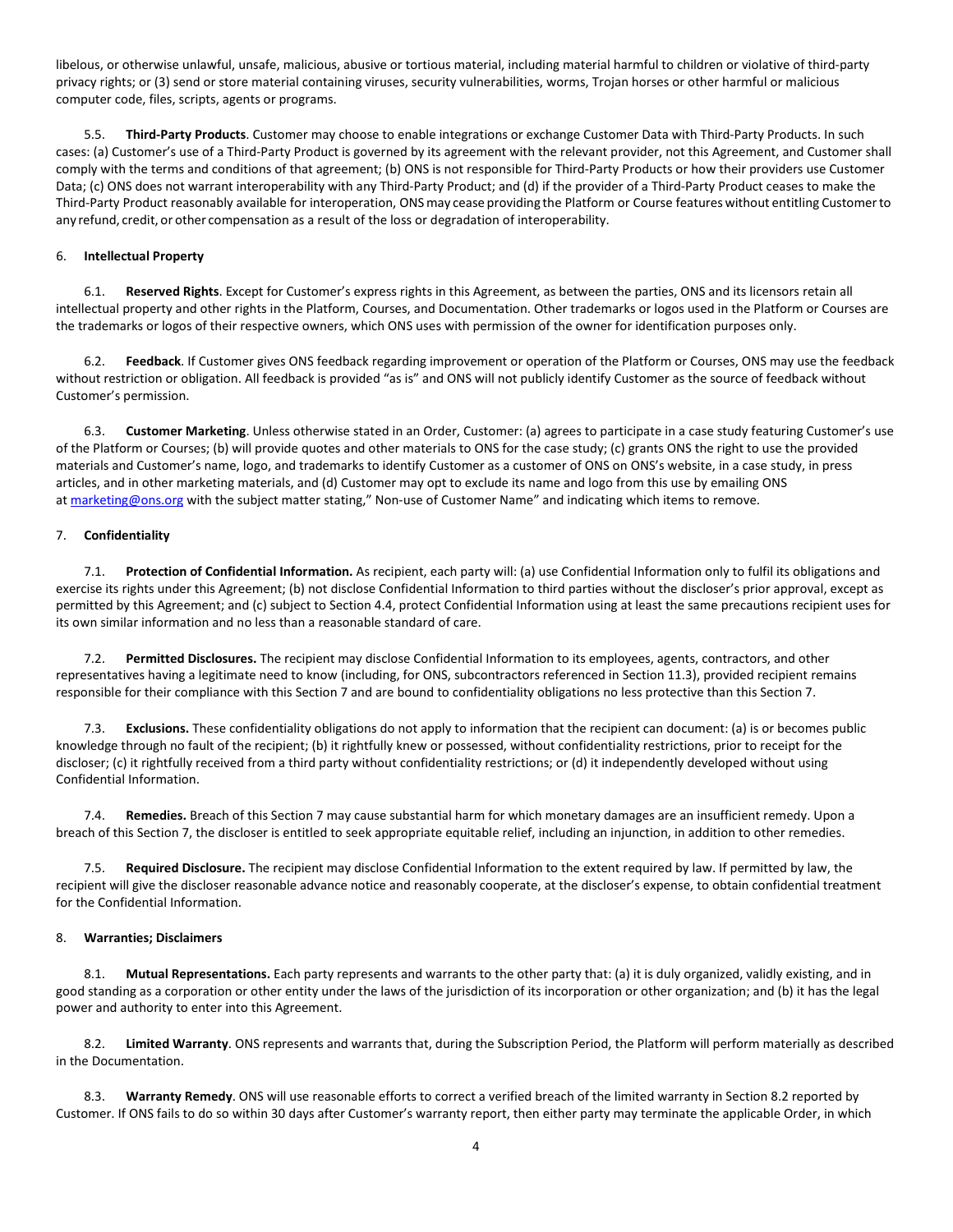case ONS will refund to Customer any pre-paid, unused fees for the Platform for the terminated portion of the Subscription Period. To receive these remedies, Customer must report a breach of warranty in reasonable detail within 30 days after discovering the issue. These procedures are Customer's exclusive remedies and ONS's sole liability for breach of the limited warranty. ONS will not be obligated to remedy any breach of warranty to the extent the breach was caused by: (a) Customer's failure to comply with this Agreement or the Documentation; (b) Customer's acts or omissions; (c) Customer's modification to the Platform or Courses that ONS did not approve; (d) a Third-Party Product; (e) Customer's combination of the Platform or Courses with any non-ONS hardware, software, or data; or (f) a cause beyond ONS's reasonable control that could not be protected against by commercially reasonable industry standards, including but not limited to viruses, hackers, failure of electric power, or Internet downtime.

8.4. **Disclaimers. Except as expressly stated in this Agreement, ONS disclaims and does not make any warranty, whether express, implied, or statutory, including but not limited to any warranty of merchantability fitness for a particular purpose, title, noninfringement, accuracy, quality, reliability, correctness, completeness, comprehensiveness, timeliness, currency, suitability, availability, compatibility, or otherwise (regardless of any course of dealing, custom or trade usage). The Platform, Documentation, and Courses do not provide medical advice and do not serve as a substitute for independent professional and clinical judgment or individual patient assessment. These disclaimers apply to the fullest extent permitted by law.** 

## <span id="page-4-0"></span>9. **Limitations of Liability**

9.1. **Aggregate Liability Cap. Except for express obligations under Sectio[n 10,](#page-4-1) to the fullest extent permitted by law, ONS's aggregate liability to Customer will not exceed the amount Customer has paid for the Platform in the 12 months preceding the event giving rise to the liability.**

9.2. **Excluded Damages. Except for express obligations under Sectio[n 10,](#page-4-1) to the fullest extent permitted by law, ONS will not be liable for: (a) any indirect, special, incidental, punitive, statutory, or consequential damages; (b) any loss of use, data, business, or profits, or service interruption, or the cost of substitute services; (c) any malfunction or cessation of internet services by internet service providers or of any of the networks that form the internet which may affect the operation of the Platform or Course; and (d) any damages for personal or bodily injury.**

9.3. **Clarifications and Disclaimers**. The limitations of liability in Sectio[n 9](#page-4-0) apply to the benefit of ONS and its officers, directors, employees, agents, and third-party contractors, as well as: (a) to liability for negligence; (b) regardless of the form of action, whether in contract, tort, strict product liability, or otherwise; (c) even if ONS was advised in advance of the possibility of the damages and even if the damages were foreseeable; and (d) even if Customer's remedies fail of their essential purpose. In no event will the limitations of liability be applied to limit ONS's right to collect fees due under this Agreement. Customer acknowledges that ONS has based its pricing on and entered into this Agreement in reliance upon the limitations of liability and disclaimers of warranties and damages in this Sectio[n 9](#page-4-0) and that such terms form an essential basis of the bargain between the parties. If applicable law limits the application of the provisions of this Sectio[n 9,](#page-4-0) ONS's liability will be limited to the maximum extent permissible.

#### <span id="page-4-1"></span>10. **Indemnification**

10.1. **By Customer**. Customer shall defend and indemnify ONS and its Indemnified Associates against Indemnified Liabilities under a Third-Party Claim to the extent arising out of or relating to: (a) Customer's breach of any representation, warranty, or covenant in this Agreement; (b) the use, misuse, or failure to use the Platform or a Course by Customer or a User; (c) injury or death of any individual, or any loss or damage to real or tangible personal property, caused by the act or omission of Customer or any of its agents, subcontractors, employees, or Users.

<span id="page-4-2"></span>10.2. **By ONS**. ONS shall defend and indemnify Customer and its Indemnified Associates against Indemnified Liabilities under a Third-Party Claim alleging that the Platform directly infringes any U.S. copyright or misappropriates any trade secret recognized under U.S. law. If ONS reasonably believes that the Platform may infringe or misappropriate, ONS may in its discretion and at no cost to Customer: (a) modify the Platform so that it is no longer infringing or misappropriating; (b) obtain a license for the continued use of the Platform; or (c) terminate the applicable Order and refund to Customer any prepaid fees for the Platform for the remaining Subscription Period.

10.3. **Limitations**. ONS will have no defense and indemnification obligations for Indemnified Liabilities under a Third-Party Claim in excess of five times the amount of fees paid by the Customer for the Platform and/or to the extent a Third-Party Claim arises out of or is based on: (a) Customer's breach of this Agreement; (b) a Course; (c) Customer Data; (d) modifications Customer makes to the Platform; (e) Third-Party Products; (f) Customer's use of the Platform after ONS notifies Customer to stop due to a Third-Party Claim; or (g) Customer's redistribution of the Platform to, or use for the benefit of, any third party who is not an Affiliate. ONS's obligations unde[r 10.2](#page-4-2) are in lieu of any common law or statutory indemnification rights or analogous rights and Customer hereby waives such common law or statutory rights.

10.4. **Process.** Each party must notify the other promptly of a claim under this Section [10.](#page-4-1) The party seeking protection must: (a) give the other sole control over the defense and settlement of the claim; provided, however, that the indemnified party will have the right, not to be unreasonably withheld or delayed, to reject any settlement or compromise that requires it or an Indemnified Associate admit wrongdoing or liability or subjects either of them to any ongoing affirmative obligations; and (b) give reasonable help in defending the claim. The indemnifying party will: (y) reimburse the other for reasonable out-of-pocket expenses that it incurs in giving that help; and (z) pay the amount of any resulting adverse final judgment or settlement. The parties' respective rights to defense and payment of judgments (or settlement the other consents to)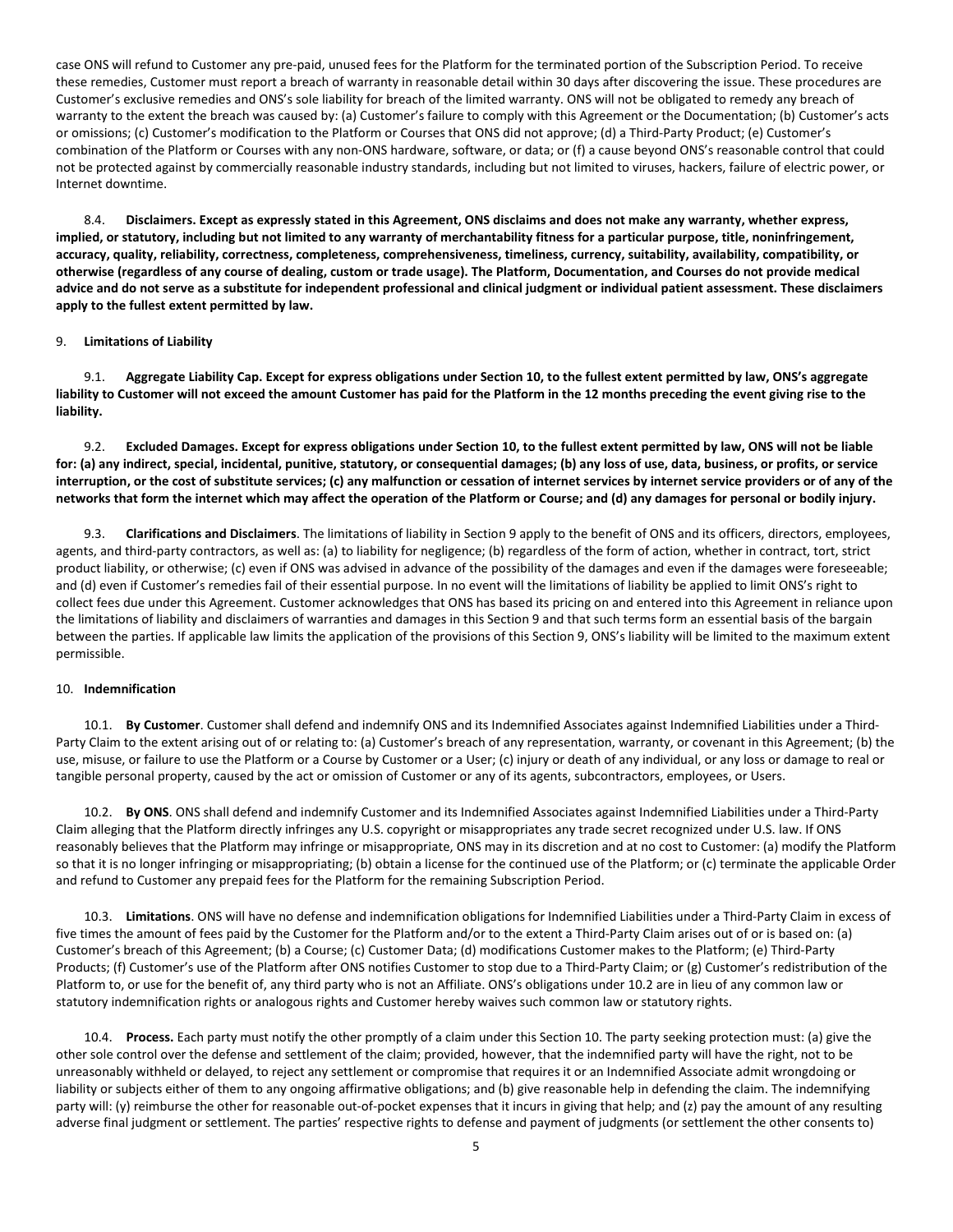under this Sectio[n 10](#page-4-1) are in place of any common law or statutory indemnification rights or analogous rights, and each party waives such common law or statutory rights. Section [10](#page-4-1) states ONS's sole obligation and Customer's exclusive remedy with respect to infringement, misappropriation, or violation of a third party's intellectual property rights.

## <span id="page-5-0"></span>11. **General**

11.1. **Authorization**. The persons executing an Order for and on behalf of each of the parties each represent that they have the requisite authority to bind the respective entities on whose behalf they are signing.

11.2. **Operational Changes.** ONS may modify the SLA and/or its support policy to reflect new features or changing practices, but the modifications may not be retroactive or materially decrease ONS's overall obligations during a Subscription Period.

<span id="page-5-1"></span>11.3. **Subcontractors**. ONS may use subcontractors and permit them to exercise its rights and fulfill its obligations, but ONS remains responsible for their compliance with this Agreement and for its overall performance under this Agreement.

11.4. **Agreement Compliance**. ONS or its professional representatives may review Customer's compliance with the Agreement throughout the Term. If the review reveals that Customer has exceeded the authorized use, quantity, or scope permitted by the Agreement or an Order, Customer shall pay all unpaid or underpaid fees. Without limiting the generality of the foregoing, if Customer assigns more Courses to more unique Users than those permitted for Customer's then-current subscription tier or other classification as identified in an Order, Customer will be moved to the applicable tier or classification and will pay the applicable overage fees pro-rata portion (calculated based on the time remaining in the thencurrent Subscription Period) of fees for the applicable tier or classification or such other amount as is specified in the Order, and any applicable discounts or incentives will be adjusted. ONS will not fulfill an Order for Courses until any unpaid or underpaid fees have been paid.

11.5. **Independent Contractors**. The parties are independent contractors and shall so represent themselves in all regards. Neither party is the agent of the other, and neither may make commitments on the other's behalf.

11.6. **Amendment**. ONS may amend this Agreement from time to time by posting an amended version at its Website and sending Customer notice thereof, including through an Order. Such amendment will be deemed accepted and become effective on the earlier of an Order executed by Customer after ONS's notice of the amendment or 30 days after such notice (the "**Proposed Amendment Date**") unless Customer first gives ONS written notice of rejection of the amendment. In the event of such rejection, this Agreement will continue under its original provisions, and the amendment will become effective at the start of Customer's next Subscription Period following the Proposed Amendment Date (unless Customer first terminates this Agreement pursuant to Sectio[n 3](#page-1-1) (Term; Termination)). Customer's continued use of the Platform or Course or execution of an Order following the effective date of an amendment will confirm Customer's consent thereto. This Agreement may not be amended in any other way except through a written agreement by authorized representatives of each party.

11.7. **Severability**. If any provision in this Agreement is held unenforceable, the rest will remain in full force and effect.

<span id="page-5-2"></span>11.8. **Notices**. Any notice or other communication required or permitted to be given by either party under this Agreement shall be in writing and shall be deemed given as of: (a) the date delivered if delivered by hand, or reputable courier service; (b) the date sent if sent by email (with transmission confirmed) and which if sent to ONS includes a copy t[o institutions@ons.org](mailto:institutions@ons.org) an[d contracts@ons.org;](mailto:contracts@ons.org) (c) the second business day (at the place of delivery) after deposit with an internationally recognized overnight delivery service, or (d) the fifth business day after mailing if mailed by registered or certified mail, postage prepaid and return receipt requested, addressed to the other party at the addresses stated herein or in an Order (or otherwise designated by a party through written notice). This Sectio[n 11.8](#page-5-2) is not intended to govern the day-to-day business communications necessary between the parties in performing their obligations under the terms of this Agreement.

11.9. **Assignment**. Neither party may assign its rights or obligations under the Agreement without the other party's prior written consent. Notwithstanding the foregoing, either party may assign its rights and obligations under the Agreement to an Affiliate as part of a reorganization, or to a purchaser of its business entity or substantially all of its assets or business to which rights and obligations pertain without the other party's consent, provided that: (a) the purchaser is not insolvent or otherwise unable to pay its debts as they become due; (b) the purchaser is not a competitor of the other party; and (c) any assignee is bound hereby. Other than the foregoing, any attempt by either party to transfer its rights or obligations under the Agreement will be void.

11.10. **Force Majeure**. Excluding Customer's payment obligations, neither party's delay or failure to perform any provision of this Agreement because of circumstances beyond its reasonable control (including, but not limited to, act of God, labor strike or other labor disturbance, war, fire, flood, power surge or failure, internet failure of connectivity, or the act or omission of any third party, or internet failure) will be deemed a breach of this Agreement.

11.11. **Export**. Each party: (a) will comply with all export and import laws in performing this Agreement; and (b) represents and warrants that it is not listed on any U.S. government list of prohibited or restricted parties or located in (or a national of) a country subject to a U.S. government embargo or designated by the U.S. government as a "terrorist supporting" country. Customer will not submit to Platform any data controlled under the U.S. International Traffic in Arms Regulations.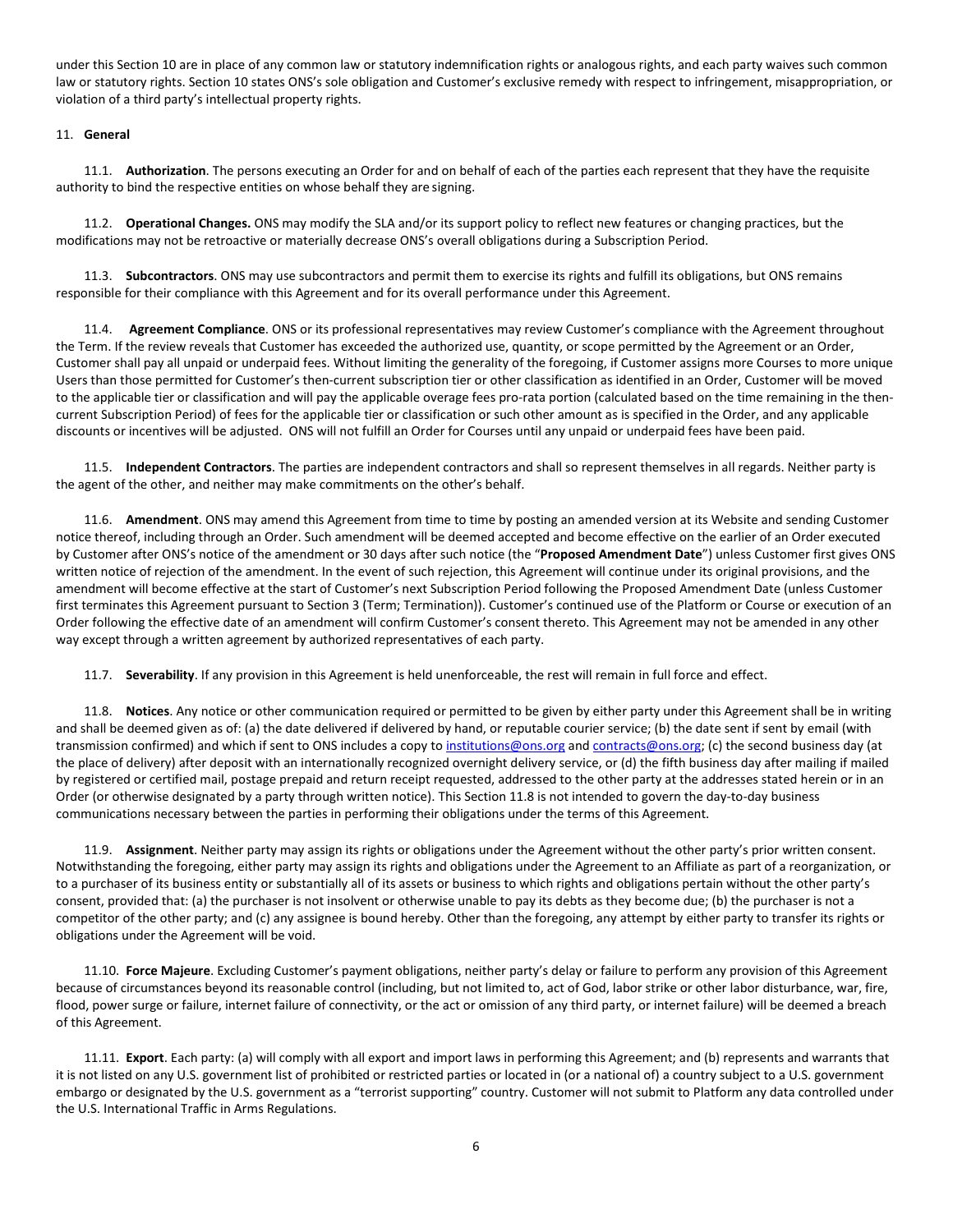11.12. **Status**. Customer represents and warrants that it is not a prime contractor performing a U.S. federal government contract, and it currently does not have any contracts with any other companies that provide products or services to a U.S. federal government prime contractor.

11.13. **Government Rights**. To the extent applicable, the Platform and Courses are "commercial computer software" or a "commercial item" for purposes of FAR 12.212 for and DFARS 227.7202. Use, reproduction, release, modification, disclosure or transfer thereof is governed solely by the terms of this Agreement, and all other use is prohibited.

11.14. **No Third-Party Beneficiaries**. This Agreement does not contemplate any third-party beneficiaries.

11.15. **Governing Law**. Excluding conflicts of law principles, Pennsylvania law governs this Agreement and any disputes arising out of or relating thereto. Neither the Uniform Computer Information Transactions Act as adopted in any jurisdiction nor the United Nations Convention on Contracts for the International Sale of Goods (CISG) will apply to this Agreement.

11.16. **Dispute Resolution**. For any claim or dispute arising out of or relating to this Agreement or the Platform or a Course, the federal and state courts in Allegheny County, Pennsylvania will have exclusive jurisdiction, and the parties hereby waive objections to jurisdiction, venue, and inconvenience of the forum in connection therewith. Notwithstanding the foregoing, ONS may at any time seek and obtain appropriate legal or equitable relief in any court of competent jurisdiction for claims regarding its intellectual property rights. If a party asserts a claim against the other party to enforce this Agreement and those efforts result in a court judgment, the non-prevailing party will additionally be liable for all costs and expenses, including reasonable attorney's fees, incurred by the prevailing party to obtain that judgment.

11.17. **No Waiver**. Neither party will be deemed to have waived any of its rights under this Agreement by lapse of time or by any statement or representation other than by an authorized representative in an explicit written waiver. No waiver of a breach of this Agreement will constitute a waiver of any other breach of this Agreement.

11.18. **Order of Precedence**. If there is a conflict between the documents that make up this Agreement, the documents will control in the following order: this Agreement, the applicable Order, the Documentation, and any addenda attached to an Order. All Orders and addenda are subject to this Agreement. An Order or addenda may not modify any part of this Agreement unless it specifically identifies the provisions that it supersedes.

11.19. **Entire Agreement**. This Agreement (which incorporates the Documentation and all Orders) is the entire agreement between the parties regarding the subject matter hereof, superseding all prior and contemporaneous agreements, proposals, or representations, written or oral, concerning its subject matter. The Agreement will prevail over terms and conditions of any Customer-issued purchase order or other ordering documents, which will have no force and effect, even if ONS accepts or does not otherwise reject the purchase order or other ordering document. This Agreement and Orders cannot be modified by printed or handwritten additions, changes, redlines or blacklines, or strikethroughs. This Agreement is to be interpreted without any inference or rule of construction against the drafting party.

<span id="page-6-0"></span>12. **Definitions**. The following terms have the following meanings:

12.1. "**Activation Date**" means the date when ONS activates the Platform evidenced through an activation email.

12.2. "**Affiliate**" means any entity that controls, is controlled by, or is under common control with a party, where "control" means the ability to direct the management and policies of an entity.

12.3. "**Beta Products**" means products or features available to Customer on a trial, beta, early access, or similar basis.

12.4. "**Confidential Information**" means: (a) information disclosed by or on behalf of a party (as discloser) to the other party (as recipient) under this Agreement, in any form, that: (a) discloser identifies to recipient as confidential or proprietary; or (b) should be reasonably understood as confidential or proprietary due to its nature and circumstances of its disclosure. ONS's Confidential Information includes technical or performance information about the Platform or Courses, security policies and processes, product roadmaps, and pricing, and ONS Accounts. Customer's Confidential Information includes Customer Data.

12.5. "**Courses**" means ONS's online courses.

12.6. "**Customer Data**" means information Customer provides to, or receives from, the Platform, but excludes ONS Accounts and any underlying information therein from which Customer Data may be derived.

12.7. "**Documentation**" means the user guide for the Platform as published by ONS.

12.8. "**Educational Integrity Statement**" means the educational integrity statement on the Website as may be updated from time to time.

12.9. "**Effective Date**" means the date when Customer's initial Order has been executed by both parties.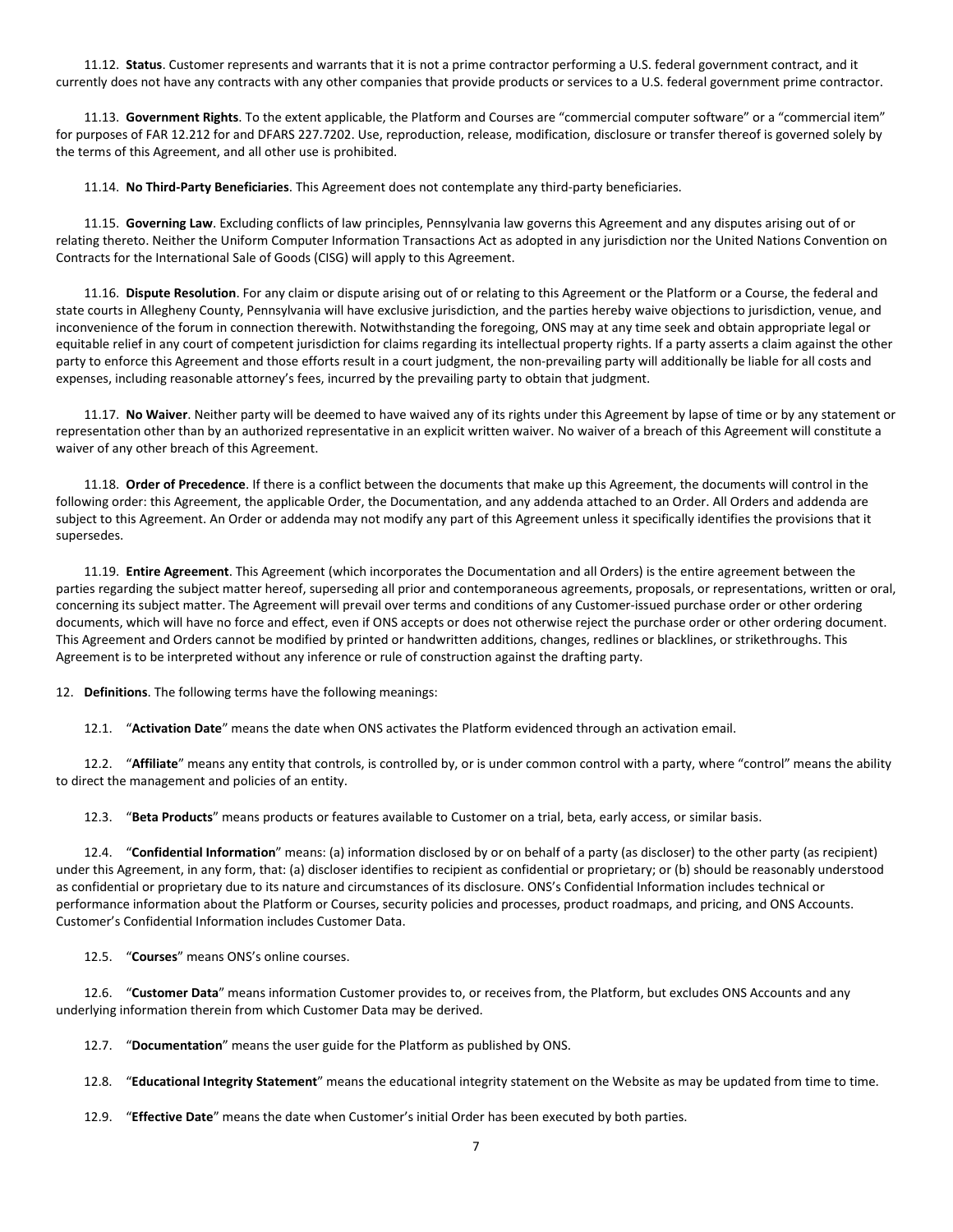12.10. "**Excluded Data**" means social security numbers and Protected Health Information as that term is defined in The Health Insurance Portability and Accountability Act of 1996, as amended, and the regulations promulgated thereunder (HIPAA).

12.11. "**Indemnified Liabilities**" means: (a) settlement amounts approved by the indemnifying party; (b) damages and costs finally awarded against the indemnified party by a court of competent jurisdiction; and (c) reasonable legal fees actually incurred before the Indemnifying Party assumes the defense of the Third-Party Claim (but excluding any fees incurred thereafter).

12.12. "**Indemnified Associates**" means an indemnified party and its officers, directors, employees, agents, successors, and permitted assigns.

12.13. "**ONS Account**" means an individual's registered account with ONS and information contained therein.

12.14. "**Order**" means an order form issued by ONS through which Customer may subscribe to the Platform.

12.15. "**Platform**" means ONS On-Demand, a web-hosted platform for the enterprise delivery of ONS products and services.

12.16. "**SLA**" is defined in Section 1.4.

12.17. "**Subscription Period**" means the subscription period for the Platform outlined in an Order.

12.18. "**Term**" is defined in Section 3.1.

12.19. "**Third-Party Claim**" means a claim, demand, action, or proceeding made or brought by a third party who is not an Affiliate.

12.20. "**Third-Party Product**" means any product or service not provided by ONS that Customer uses with the Platform or a Course.

12.21. "**Usage Data**" means data, information, or insights generated or derived from the use of the Platform, Courses, Customer Data, or ONS Accounts.

12.22. "**User**" means any individual who uses the Platform or Courses on Customer's behalf or through Customer's account or passwords, whether authorized or not.

12.23. "**Website**" means www.ons.org.

\* \* \*

Last Updated: May 27, 2022